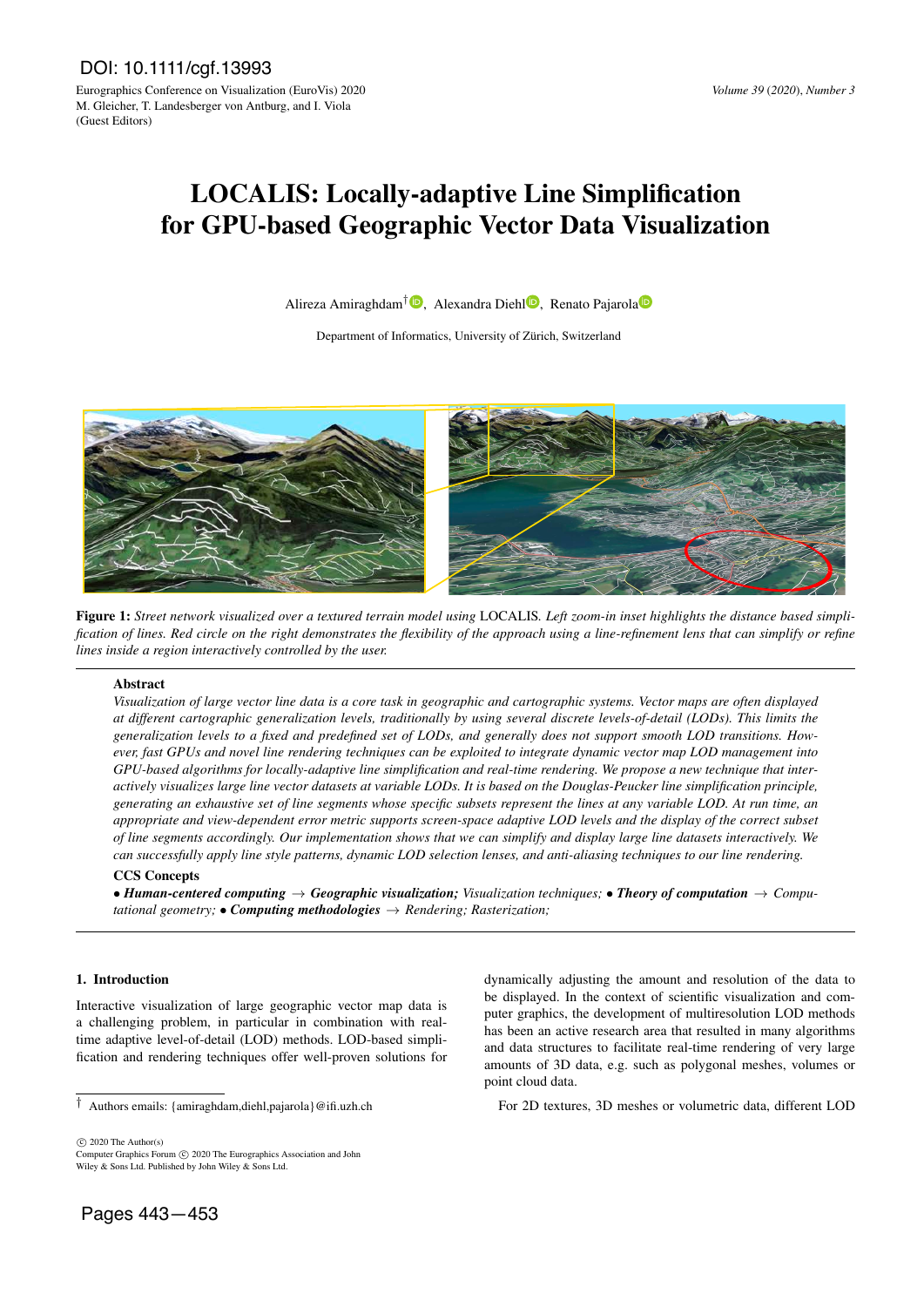<span id="page-1-0"></span>simplification algorithms for both off-line preprocessing and realtime visualization have been proposed. In contrast, online LOD management and LOD-based interactive visualization of vector map line data has not received the same amount of attention. In 3D rendering engines, polyline data is commonly dealt with by being transformed into other formats such as textures or meshes, and the corresponding LOD techniques for these formats are then applied. In *geographic information systems* (GIS), besides terrain elevation models and texture maps, large parts of the particularly important cartographic data is given in vector format.

Cartographic generalization techniques for vector data have been studied for decades. However, vector map data processing and interactive visualization have typically been handled independently, thus no efficient and fully integrated solutions have been proposed until now. Furthermore, the performance of prior online methods is still insufficient for real-time line simplification and display of larger datasets, and therefore, past approaches do not easily translate to dynamic interactive visualizations. In particular, the outcome of the polyline generalization has not been tailored towards interactive 3D visualization. As a consequence, there is a lack of real-time adaptive LOD techniques for vector polyline data.

We tackle the lack of specific techniques for visualizing vector polylines. Moreover, we consider line features to be displayed not only in 2D but in an interactive 3D geographic visualization. Following recent achievements for fast vector map rendering in 3D [\[TBP16,](#page-10-0) [TBP18,](#page-10-1) [FEP18\]](#page-10-2), we propose a novel algorithm, *locally-adaptive line simplification* (LOCALIS), for GPUbased geographic polyline data visualization. Our main contributions are (1) a GPU-based view-dependent Douglas-Peucker style polyline simplification approach, that exploits (2) a novel LOD line-segments data structure, and (3) an efficient GPU-based deferred line rendering algorithm. Furthermore, in the experimental results, we not only demonstrate the interactive LOD simplification and rendering performance of our approach but also its line-styling as well as screen-space LOD and data filtering features. We focus on simple static line data, i.e. polylines that only intersect at joints and which do not have further temporal attributes such as e.g. trajectories. Our technique may work with other lines or trajectories but does not take their specific error metrics into account.

## 2. Related Work

## 2.1. Geographical Vector Data Visualization

In 3D, vector line data is most commonly displayed as an overlay over a terrain model, which can be a simple flat plane with a texture resembling the terrain as a 2D image, or it can be a digital 3D elevation model. In this context, we can categorize the methods for rendering geographic vector data into four major groups: (1) texturebased overlays, (2) geometry-based methods, (3) shadow-volumebased techniques, and (4) deferred direct vector rendering.

In texture-based methods [\[KD02,](#page-10-3) [WKW](#page-10-4)<sup>\*</sup>03, [SLL08,](#page-10-5) [WLB09\]](#page-10-6), vector data is rasterized and stored as a texture which is then projected over the terrain during rendering. These methods are fast and easy to implement but suffer from an insufficient resolution in areas closer to the camera, aliasing artifacts in far areas as well as projective distortions. To overcome these problems, higher or multiresolution textures are used at the expense of larger texture memory usage. Furthermore, view-dependent and dynamically adapting vector maps require the textures to be updated each frame.

Geometry-based approaches, transform the vector data into auxiliary meshes modifying them to match the underlying ter-rain [\[QWS](#page-10-7)<sup>\*</sup>11, [WSFL10\]](#page-10-8). While not suffering from resolution problems, other drawbacks arise. First, creating meshes from largescale vector maps results in an even larger amount of geometry to be rendered as each line primitive gives rise to several polygon primitives. Another issue is matching the meshes to the 3D terrain, especially in connection with multiresolution view-dependent LOD visualization approaches in which the terrain mesh as well as the vector maps continuously change as the camera moves. Furthermore, like texture based solutions, these auxiliary meshes have to be recreated whenever the vector maps change, in the worst case before each frame. In general, unpredictable scene configurations are problematic for geometry-based line rendering methods.

In shadow-volume techniques, the vector map polylines are considered floating above the terrain and orthogonal shadow polygons are created intersecting the terrain [\[DZY08,](#page-10-9) [YZK](#page-10-10)<sup>\*</sup>10]. The advantage of this method is the independence of vector data from the terrain model. However, it does not scale well and requires multiple geometry rendering passes. For large vector datasets, a high number of shadow volumes must be created resulting in expensive shadow computations. In case of dynamically changing vector maps, shadow volumes must be updated every frame.

We based our approach on the deferred vector map render-ing [\[TBP16,](#page-10-0) [TBP18,](#page-10-1) [FEP18\]](#page-10-2). In this technique, the vector line data is maintained on the GPU in a data structure that allows fast screenspace (pixel) to object-space (line) search and mapping. Moreover, the search for lines close to a given pixel can be done efficiently by using this GPU-based vector map data structure, and the pixel can be colored based on the distance from the line. The advantage of this approach is that there is no loss of precision or distortion of the vector map since there is no intermediate transformation into textures, meshes or shadow volumes. Therefore, the accuracy of the final result is as high as the resolution of the output allows. A more comprehensive list of the drawbacks and advantages of the different group of methods can also be found in [\[TBP18\]](#page-10-1).

## 2.2. Cartographic Generalization

Generalization is a key concept in cartography and has been used for displaying maps at different scales, with the goal of adjusting the amount and visual complexity of cartographic elements to match a specific use case and spatial resolution. Such generalized maps are supposed to simplify a given task and increase the efficiency of the users [\[WBW10\]](#page-10-11). Generalization is done by applying different operations to cartographic elements which are classified into several categories such as elimination, simplification, aggregation, and collapse [\[MS92,](#page-10-12)[FSK07,](#page-10-13)[RBS11\]](#page-10-14).

Automated line simplification and feature selection methods help to reduce time-consuming manual work and maintain consistency [\[BW88\]](#page-10-15). Early batch processing [\[HW07\]](#page-10-16) methods worked by chaining several operations sequentially and providing the necessary control parameters. Subsequent improvements included rule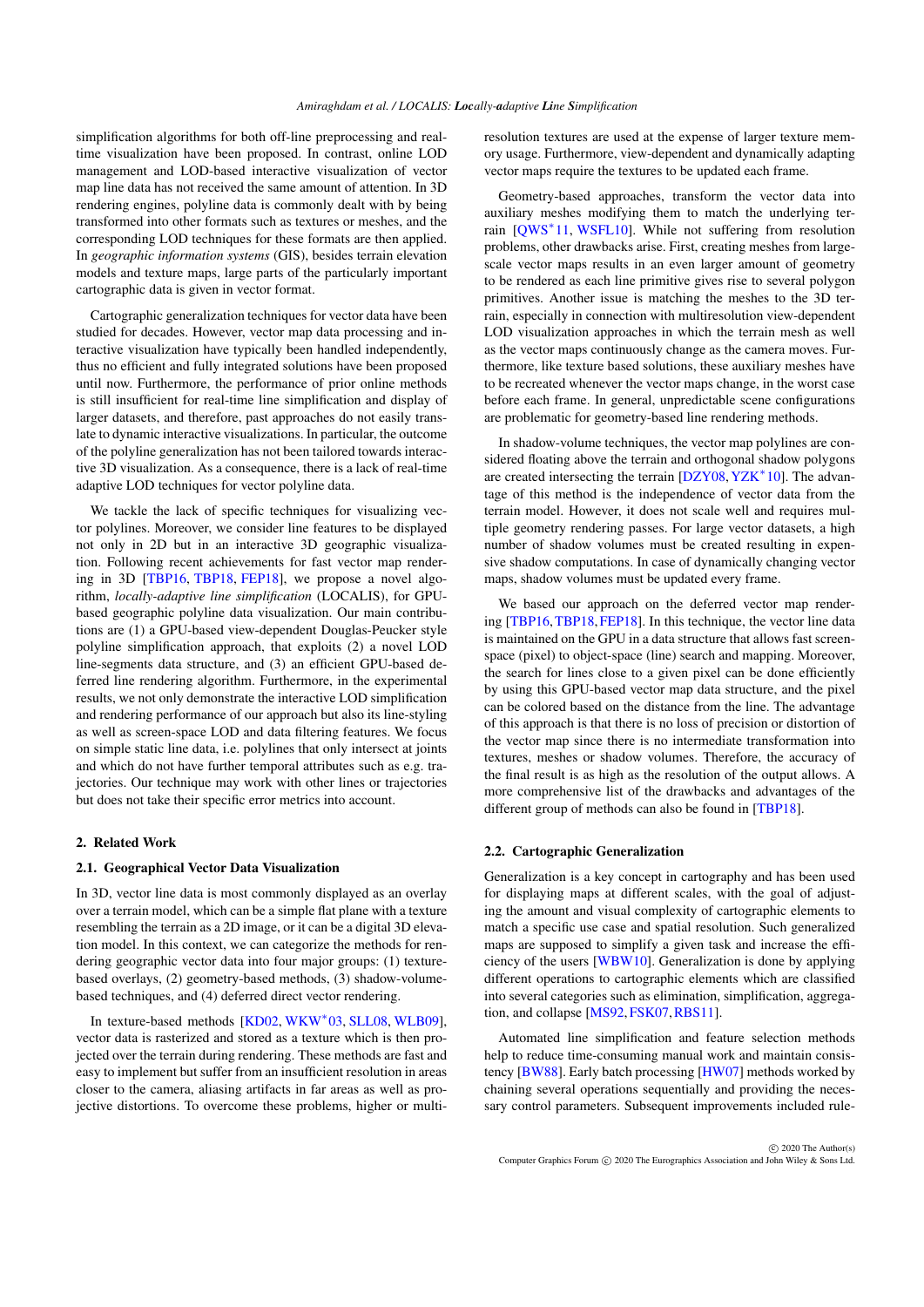<span id="page-2-3"></span>based expert systems which modeled cartographic generalization knowledge as a set of rules [\[BM91\]](#page-10-17). Due to the complexity of the generalization process, a high number of rules were needed. In addition, as the number of rules increased, new problems emerged such as conflicts and competitions between rules [\[FM87\]](#page-10-18). Eventually, expert systems can be used for specific problems such as label placement, but are getting too complex for the whole process of generalization [\[Zor91\]](#page-10-19).

The constraints concept [\[Bea91\]](#page-9-0) defines the desired output by constraints, and an algorithm optimizes the combination of generalization operations in order to produce the best output based on the defined constraints. Among the optimization techniques that have been developed for this purpose, the agent-based method [\[LRD](#page-10-20)<sup>∗</sup> 99] has successfully been used in map production [\[RRB11\]](#page-10-21). However, this approach is still not effective enough for on-demand map generalization because defining constraints for every possible situation that users could demand is not possible. To try to overcome this shortcoming, ontology-based approaches were proposed for road line simplification [\[KDE05\]](#page-10-22) and road accident visualization [\[GM16\]](#page-10-23). Still, a comprehensive ontology has not been created to cover the whole generalization process.

Early interactive map visualization systems used a set of maps at different discrete cartographic scales which can be selected based on the user interaction and display resolution. To avoid the limitations of using only a given set of discrete LODs, on-the-fly generalization approaches keep the vector map in data structures that can be used to extract maps at a desired detail level on demand [\[WB08\]](#page-10-24). With respect to linear vector map features, the *binary line generalization* (BLG) tree [\[VOVDB89\]](#page-10-25) is an important basic line simplification data structure based on Douglas-Peucker (DP) algorithm. Reactive-trees [\[VO92\]](#page-10-26) as well as generalized area partitioning trees [\[VO95\]](#page-10-27) were designed for on-the-fly line simplification, as well as the Multi-VMap [\[VMPR06\]](#page-10-28).

Despite these advances, cartographic vector map line generalizations are still far away from real-time performance on larger scales and are not considering interactive 3D visualization scenarios. Our method, while being limited to line features, is to the best of our knowledge the first real-time locally-adaptive line simplification and visualization solution.

## 2.3. LOD Simplification and Error Metrics

Simplification and multiresolution modeling techniques are widely known for various 3D geometry data types [\[LRC](#page-10-29)<sup>\*</sup>03]. Specifically, the general concept of multiresolution hierarchy for viewdependent LOD rendering with a dynamically adapting rendering front (see e.g. also [\[PD04,](#page-10-30)[HSH10,](#page-10-31)[DVS03\]](#page-10-32)) is also followed in this work, but nevertheless realized in a very different and novel way.

While a variety of error metrics are available for line simplifica-tion [\[ZDY](#page-10-33)<sup>\*</sup>18, [vKLW18\]](#page-10-34), due to its excellent accuracy [\[SC06\]](#page-10-35) and simplicity, we based our approach on the DP technique and the error metric specific to this technique. For efficient view-dependent and screen-space adaptive LOD selection, we adopt the concept of *error saturation* known from terrain rendering [\[LP01,](#page-10-36) [BPS04,](#page-10-37) [PG07\]](#page-10-38). This allows us to define a BLG-tree supporting viewdependent line-refinement operations as described in Section [3.2.](#page-2-0)

 c 2020 The Author(s) Computer Graphics Forum (C) 2020 The Eurographics Association and John Wiley & Sons Ltd.

## <span id="page-2-2"></span>3. Locally Adaptive Line Simplification

## 3.1. Douglas-Peucker Line Refinement Trees

Our line simplification approach is based on the DP technique and the BLG-tree [\[VOVDB89\]](#page-10-25). Fig. [2](#page-3-0) illustrates the DP line refinement principle and the corresponding BLG-tree. The process is defined by incrementally refining the current line version, initially starting with a straight connection between the endpoints. In each step, one line segment acts as a *baseline* which is subdivided by adding a refinement point, and this next point is chosen as the one having the largest distance from its baseline.

The distance  $e$  of a point  $p_i$  to its baseline is considered to be the *error* that this point introduces when leaving it out for representing the line. Adding a  $p_i$  thus causes dividing the corresponding baseline  $\overline{p_l p_r}$  and hence also splitting the remaining unused points belonging to the same baseline into two groups  $\mathcal{L}_i = \{ \mathbf{p}_j | l < j < i \}$ and  $\mathcal{R}_i = \{ p_j | i < j < r \}$ . The two sets  $\mathcal{L}, \mathcal{R}$  define the two subtrees in the BLG-tree of node  $p_i$ . In Fig. [2,](#page-3-0) starting with the initial baseline  $\overline{p_B p_E}$ , inserting  $p_2$  splits the remaining unused points into the sets  $\mathcal{L} = {\mathbf{p}_1}$  and  $\mathcal{R} = {\mathbf{p}_3, \dots, \mathbf{p}_6}$ . Subsequently, the two new baselines  $\overline{p_B p_2}$  and  $\overline{p_2 p_E}$  with their respective unused points  $\mathcal L$  and  $R$  are processed. At any moment, there is thus a set of baselines, each with its refinement points, and for the next refinement step the baseline with the refinement point with the largest distance is subdivided, until the desired or the full LOD is reached.

As can be seen in Fig. [2,](#page-3-0) a binary BLG-tree is built according to the above outlined process. We use this tree to simplify a line adaptively based on a given error threshold. In Fig. [2](#page-3-0) for example, if a recursive tree traversal stops when the error *e* of a node becomes less than 10, the so far traversed tree and selected nodes with *e* > 10 would result in the line  $\overline{p_B p_2 p_3 p_E}$ . If instead we use  $e > 5$  then the resulting refined line is  $\overline{p_B p_1 p_2 p_3 p_5 p_E}$ .

Fig.  $3(a)$  $3(a)$  illustrates the situation in which the error threshold is adaptively defined based on the distance from a camera. A function  $\varepsilon$ (*d*) translates the distance *d* from the camera to an error threshold that is used to compare the error  $e_i$  of each point  $p_i$  in the BLGtree. While traversing the BLG line-refinement tree we thus check for the inequality

<span id="page-2-1"></span>
$$
e_i > \varepsilon(d_i),\tag{1}
$$

given the function  $\varepsilon$ () which corresponds to a screen-space error threshold. In this equation,  $e_i$  denotes the error of the node and  $d_i$ its distance to the camera. Each  $p_i$  for which this inequality is true is included and refines its baseline, and the recursive traversal stops when the test fails. If the test fails, e.g. at node  $p_5$  in Fig. [3\(](#page-3-1)b), the entire subtree is not included for line refinement, and the final result is  $\overline{p_B p_1 p_2 p_3 p_E}$  as shown in Fig. [3\(](#page-3-1)c).

## <span id="page-2-0"></span>3.2. GPU-based Line Simplification

The deferred line rendering algorithm described below in Section [3.6](#page-5-0) requires efficient *pixel-on-line evaluations*. To avoid many expensive BLG-tree traversals for all pixels, we thus propose a novel approach that converts the line refinement trees into an exhaustive set of *attributed line segments*, and indexes them.

These attributed line segments include all possible line configurations, e.g. as illustrated in Fig. [2,](#page-3-0) that could be needed for any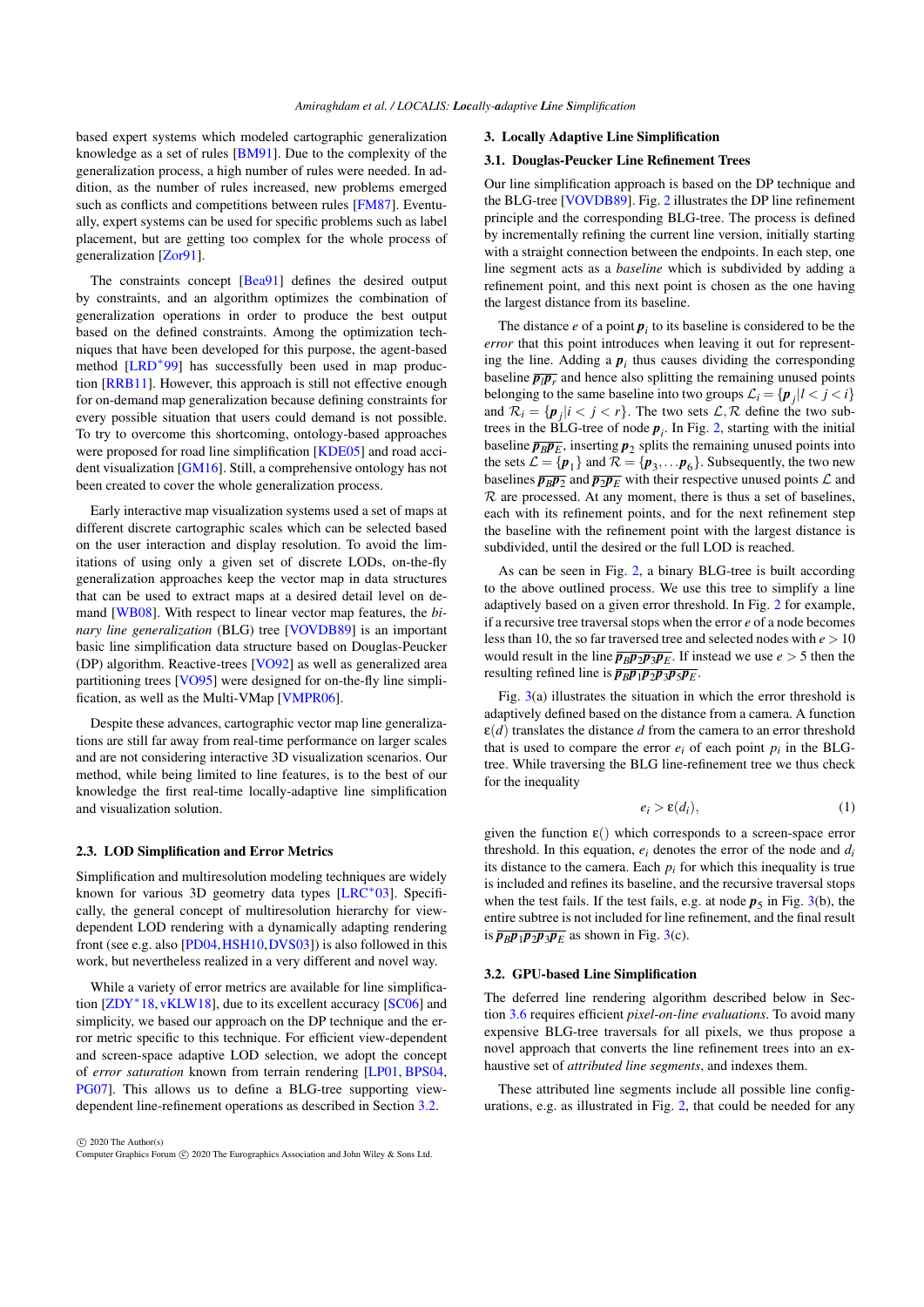

Figure 2: *Different steps of the DP algorithm when refining a line (top) and the corresponding tree structure (bottom). (l0) Shows the most simplified and (l6) the fully refined line version. (l1-l5) Indicate the steps where the most impactful point is added each time, with the distances to the subdivided baseline also illustrated. (t0-t6) Show the nodes corresponding to the inserted refinement points being added to an incrementally growing binary tree.*



<span id="page-3-1"></span>Figure 3: *Example with line refinement error dependent on the distance to the camera. (a) For each point p<sup>i</sup> an error threshold th is calculated using the given function*  $\varepsilon(d_i)$ *. (b) While performing an in-order tree traversal, the error of each node is tested against the calculated threshold. At*  $p_5$ *,*  $e <$  *th, thus*  $p_5$  *and its children are discarded. (c) The final refined line, with parts closer to the camera having more detail.*

LOD refinement situation. Furthermore, they are constructed such that their LOD visibility can be determined individually according to a given error threshold. To achieve this, for each BLG-tree we generate the set  $T$  of all possible line segments that can occur by traversing the tree.  $\mathcal T$  can be extracted from a BLG-tree using the following three rules which are illustrated in Fig. [4,](#page-3-2) along with an example. Rule 1: connecting  $p_B$  and  $p_E$  to the root node and treat the root as the right child of  $p_B$  and left child of  $p_E$ . For the next rules, we denote the descendants of a node by their relative paths in the subscript such that the left child of the node  $p_i$  is  $p_{il}$  and the right child of the right child of the left child of  $p_i$  is  $p_{ilr^2}$ . Rule 2: connecting each descendant  $p_{ilr'}$  with  $t > 0$  to  $p_i$ . Rule 3: Symmetry of Rule 2 by swapping *l* and *r*. is used to refine the line. We can Rule 1

In order to determine the LOD visibility of each individual line segment in  $T$ , we need to check the inclusion of its two endpoints. Let us consider the line segment  $\overline{p_B p_2}$  $\overline{p_B p_2}$  $\overline{p_B p_2}$  in Fig. 2 which appears for the first time in Fig.  $2(11)$  $2(11)$  where  $p_2$  is used to refine the line. We can

<span id="page-3-0"></span>

<span id="page-3-2"></span>Figure 4: *Three rules for extracting the set* T *of all possible line segments from a BLG-tree that could be drawn regardless of how the* ε() *function is defined. Black (BLG-tree), blue (Rule 1), orange (Rule 2) and green (Rule 3) connections form* T *in the example.*

observe that  $\overline{p_B p_2}$  will continue to be a part of the simplified line until  $p_1$  is included in Fig. [2\(](#page-3-0)14). The visibility of the line segment  $\overline{p_B p_2}$  is thus not affected by any other point. Therefore, we call  $p_2$ the *generator* and  $p_1$  the *splitter*. Since the generator  $p_g$  is always one of the two endpoints, the other being  $p_l$ , we additionally only need to know the splitter  $p<sub>s</sub>$  of a line segment. Thus three points  $p_l$ ,  $p_g$ ,  $p_s$  and their errors  $e_l$ ,  $e_g$ ,  $e_s$  need to be known and compared to the LOD error threshold to determine the visibility of a specific line segment in  $T$ . Therefore,  $a$  line segment is visible when its *generator is included and its splitter is not*, i.e. iff

<span id="page-3-3"></span>
$$
e_g > \varepsilon(d_g) \wedge e_s \nless \varepsilon(d_s). \tag{2}
$$

#### 3.3. View-dependent Line Simplification

Note, however, that Eq. [\(2\)](#page-3-3) is only correct if it has a monotonic behavior w.r.t. traversing the BLG-tree top-down, as a node cannot be included in a refined line version without all its ancestors already being included. Furthermore, since we are not in fact explicitly traversing the BLG-trees, but testing individual points, we must enforce this condition in the representation of our attributed line segments.

Based on Eqs. [1](#page-2-1) and [2,](#page-3-3) a point could be included without its ancestors if (i) its error is larger than the one of its ancestors or (ii)  $\varepsilon$ () returns a lower threshold than for one of its ancestors. To resolve (i) we conservatively set each node's error to the maximum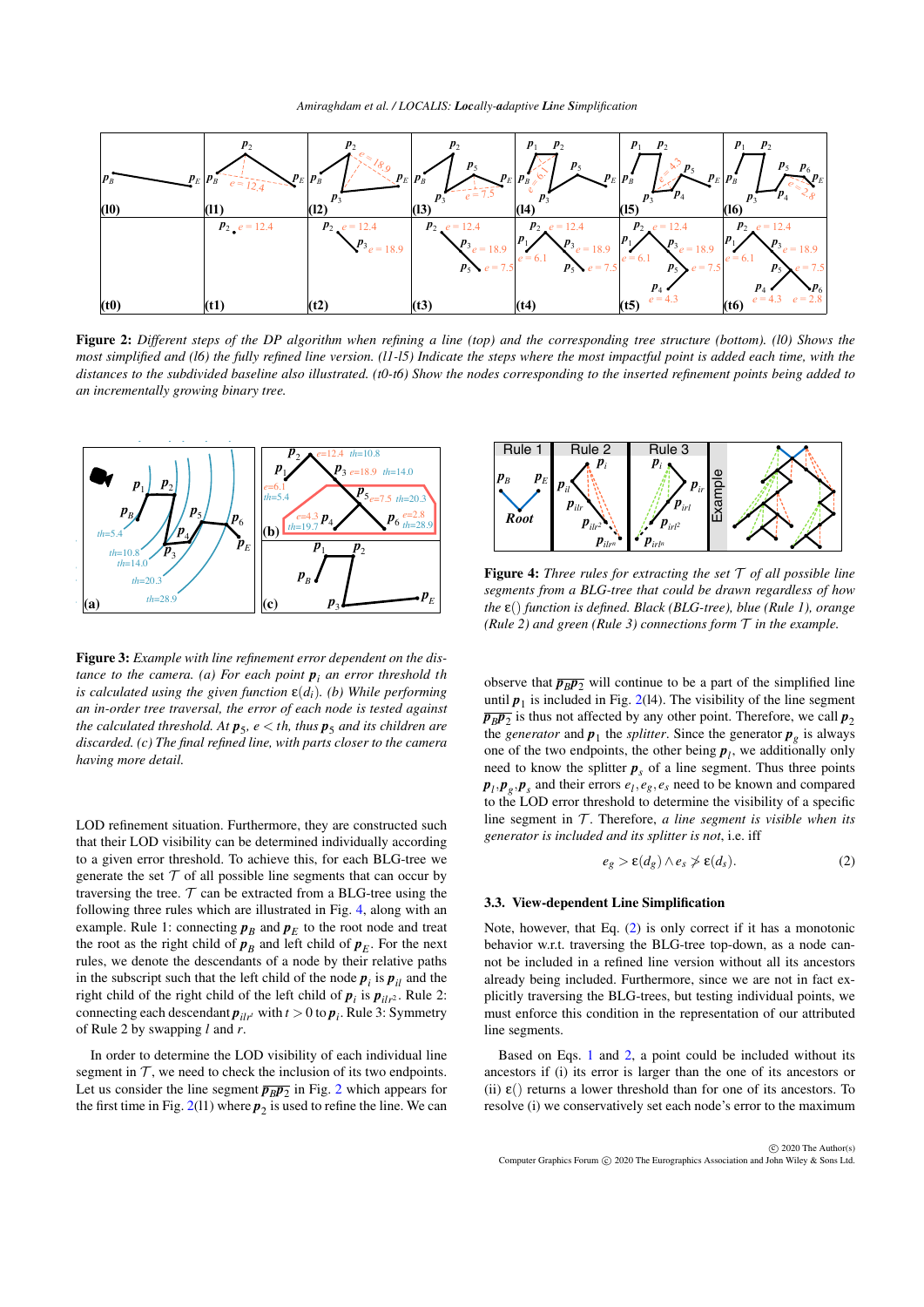<span id="page-4-6"></span> $\hat{e}$  of its subtree. In Fig. [2,](#page-3-0) the error  $\hat{e}_2$  of node  $p_2$  thus becomes 18.9, the largest of its descendants. Case (ii) depends on the camera and is solved by adopting a view-independent error saturation technique [\[LP01,](#page-10-36)[BPS04,](#page-10-37)[PG07\]](#page-10-38).

Considering  $p_2$  and its descendant  $p_3$  in Fig. [5\(](#page-4-0)a), the worst case camera position is aligned with the two points, not between them and on the side of the descendant  $(i.e.  $p_3$ ). In this configuration, it$ could be that  $\hat{e}_2 \ngeq \varepsilon(d_2)$  but  $\hat{e}_3 > \varepsilon(d_3)$  thus causing the ancestor *p*2 not to be included. To arrive at a view-independent metric, we store for each node the maximal distance *d*max to any of its descendants in the line-refinement tree, as illustrated in Fig.  $5(b)$  $5(b)$  for  $p_2$ . Therefore, we replace Eq. [\(1\)](#page-2-1) by

$$
\hat{e}_i > \varepsilon (d_i - d_{\text{max}}). \tag{3}
$$

However, since *d*max of a descendant node may still be larger, see also Fig.  $5(c)$  $5(c)$ , we assign the maximum  $\hat{d}_{\text{max}}$  of each subtree to its root. Given the so saturated and maximized errors and distance values, a line segment is visible iff for its generator and splitter points  $\boldsymbol{p}_g$  and  $\boldsymbol{p}_s$ 

<span id="page-4-1"></span>
$$
\hat{e}_g > \varepsilon (d_g - \hat{d}_{\text{maxg}}) \wedge \hat{e}_s \ngtr \varepsilon (d_s - \hat{d}_{\text{maxs}}). \tag{4}
$$

Using Eq. [\(4\)](#page-4-1) we may conservatively display more details than needed since we consider the worst case configurations. However, it allows us to guarantee a view-dependent LOD approximation error in screen-space.



Figure 5: *(a) The maximum difference between distances of two points to a camera occurs when the points and the camera are in a line. (b) Calculating the maximum distance d*max *to descendant nodes for p*<sup>2</sup> *. (c) Non saturated d*max *of descendant p*<sup>3</sup> *being larger than that of ancestor p*<sup>2</sup> *.*

### 3.4. Avoiding Line Intersections

Arbitrary line simplifications can cause unwanted intersections of line segments. In Fig. [6,](#page-4-2) removing  $p_1$  and  $p_2$  will cause the simplified line  $\overline{p_0p_3}$  to intersect another polyline  $\overline{p_4p_5p_6}$ . This can in fact be predicted by testing wether any other visible point lies inside the triangle formed by the removed point and its baseline, or equivalently the  $\triangle_s(\boldsymbol{p}_l, \boldsymbol{p}_g, \boldsymbol{p}_s)$  of line endpoint, generator and splitter points. We call such points, e.g.  $p_5$  inside the  $\triangle(p_0, p_1, p_3)$ 

 $\odot$  2020 The Author(s) Computer Graphics Forum (C) 2020 The Eurographics Association and John Wiley & Sons Ltd. <span id="page-4-3"></span>in Fig. [6,](#page-4-2) *dependees*. Recall the basic exclusion rule of a point  $p_i$ being

$$
\hat{e}_i \not> \varepsilon (d_i - \hat{d}_{\text{max}i}). \tag{5}
$$

Given a refinement or splitter point  $p_i$  and its dependees  $P_i$  $\{p_j | p_j \text{ inside } \triangle_i\}$ , we must make sure that  $p_i$  is excluded only if all points in  $P_i$  are also excluded. Assuming  $P_i$  implicitly includes  $p_i$ itself, then we can reformulate Eq.  $(5)$  to exclude  $p_i$  from refining a line segment to

<span id="page-4-5"></span><span id="page-4-4"></span>
$$
\max_{\boldsymbol{p}_j \in \mathcal{P}_i} \hat{e}_j \nsucceq \min_{\boldsymbol{p}_j \in \mathcal{P}_i} \varepsilon(d_j - \hat{d}_{\max j}).\tag{6}
$$

Given the distances  $d_i, d_j$  to the camera for the dependent and dependee points  $\boldsymbol{p}_i, \boldsymbol{p}_j$  as well as the distance  $d_{i,j}$  between them, we know that  $d_j \geq d_i - d_{i,j}$ . If we plug this into Eq. [\(6\)](#page-4-4) and reorganize it given that  $\varepsilon()$  is a monotonically increasing function, we get

$$
\max_{\boldsymbol{p}_j \in \mathcal{P}_i} \hat{e}_j \ngeq \epsilon \left( d_i - \max_{\boldsymbol{p}_j \in \mathcal{P}_i} (d_{i,j} + \hat{d}_{\text{max}j}) \right). \tag{7}
$$

As there is only one term,  $d_i$ , that varies at run-time in Eq.  $(7)$ , we can pre-evaluate the remaining terms  $e_i^* = \max_{p_j \in \mathcal{P}_i} \hat{e}_j$  and  $d_i^* = \max_{\mathbf{p}_j \in \mathcal{P}_i} (d_{i,j} + \hat{d}_{\text{max}j})$ , and store these two pre-evaluated terms instead of  $\hat{e}_i$  and  $\hat{d}_{\text{max}i}$  with the point  $p_i$ .



<span id="page-4-2"></span>Figure 6: *(a, b) An example of two lines that intersect when only one of them is simplified. (c) The intersection happens when*  $p_1$  *is excluded and p*<sup>5</sup> *, its dependee, is not excluded. (d) Exclusion of a point can depend on several dependees and their dependees.*

<span id="page-4-0"></span>Eventually, points can have multiple nested dependencies, like in Fig.  $6(d)$  $6(d)$ ,  $\boldsymbol{p}_1$  being dependent on  $\boldsymbol{p}_5$  and  $\boldsymbol{p}_8$  which in turn depends on  $p_{11}$ . While these linear dependencies can be solved by the saturation mechanism, potential cycles are not. We handle cyclic dependencies by enforcing simultaneous selection of all points in the cycle through the introduction of a proxy point. This proxy point has maximized attributes and an average spatial position and it is used for the evaluation of the exclusion criterion. Though the original point coordinates are still used for drawing. Overlapping cycles are merged and have a single proxy for all their points.

#### 3.5. Line Preprocessing Summary

An overview of the preprocess is illustrated in Fig. [7.](#page-5-1) From the vector map data all points are extracted and stored in a global array. All polylines are transformed into BLG-trees and their nodes' error and distance attributes are saturated as outlined above and are assigned to their respective points. From the BLG-trees a global list of line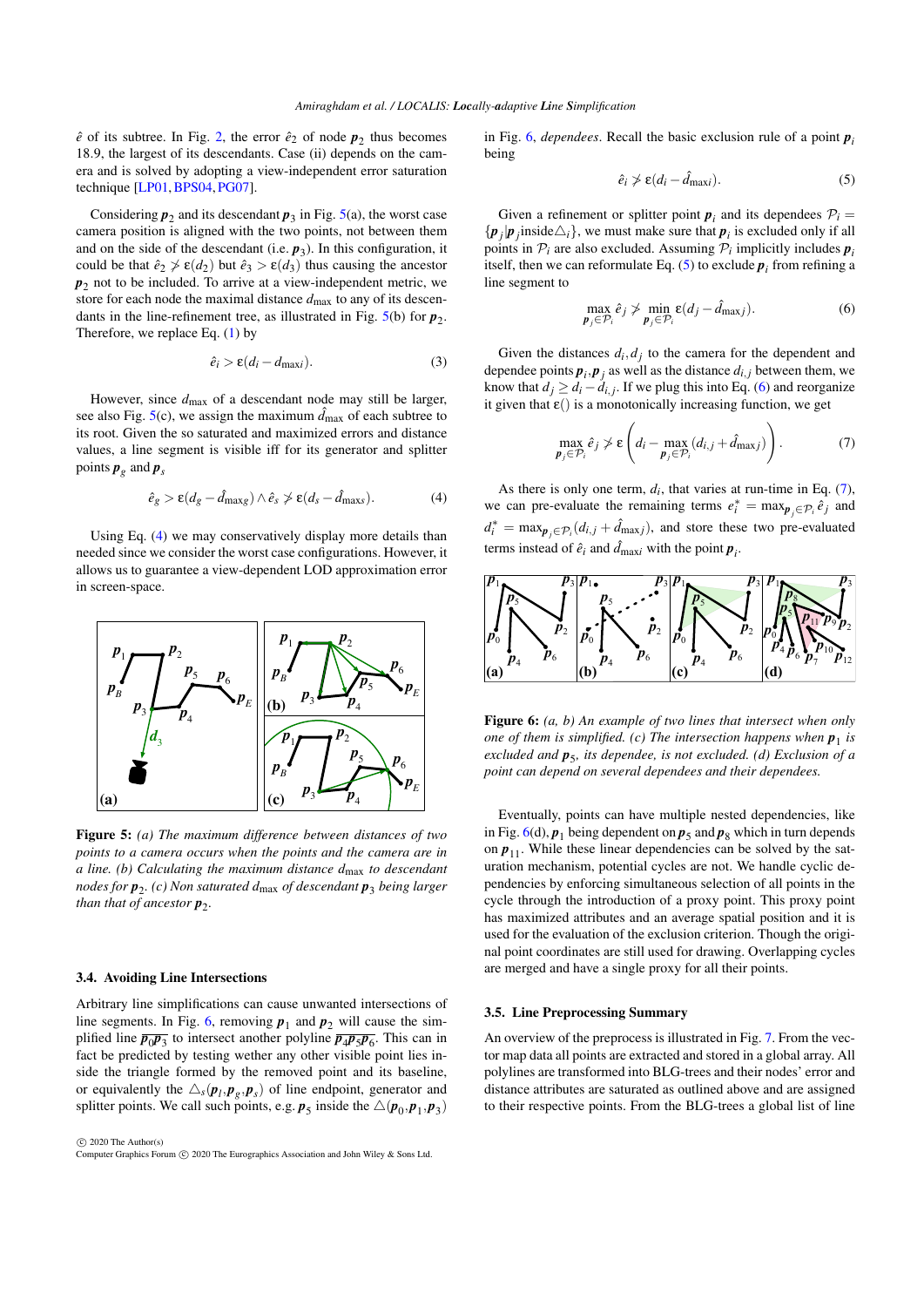<span id="page-5-4"></span>segments is extracted, each containing four point references: two endpoints, the generator, and the splitter. Now each line segment can independently be evaluated w.r.t. being visible, by evaluating the generator and splitter exclusion, for a given camera position and screen-space error threshold function  $\varepsilon$ .



Figure 7: *The point attribute and line segment data arrays generated in the preprocess are mapped to a combined grid and quadtree spatial search acceleration data structure on the GPU. Additionally, line styles (see Section [4.2\)](#page-6-0), terrain height and terrain color are loaded for rendering the scene.*

## <span id="page-5-0"></span>3.6. GPU-based Line Visualization

Our interactive line visualization is based on the deferred vector map rendering proposed in [\[TBP16,](#page-10-0) [TBP18\]](#page-10-1) and extended in [\[FEP18\]](#page-10-2). Similar to deferred shading techniques, the actual drawing takes place in a fragment shader that performs pixel-online evaluations after the 3D terrain has been rendered in a standard geometry and texturing pass. Through inverse view-projection, each pixel is mapped back into the coordinate system of the vector map data and tested against the relevant and visible line segments. If the pixel is determined to be covered by a line, it is colored and styled accordingly.

This last step, as it is performed for all fragments in the framebuffer in parallel on the GPU, requires a very efficient spatial search index over all line segments. Different spatial search data structures can be used, in [\[TBP18\]](#page-10-1) a two-level bounding volume hierarchy and in [\[FEP18\]](#page-10-2) a spatial hash with nested quadtrees is used. We follow a similar two-level principle where a coarse global grid allows quick constant-time access to a cell, see also Fig. [7.](#page-5-1) In each cell, we use a quadtree for locally refining the search by a branchand-bound based traversal. We evaluate the visibility of each line segment in the search result using the exclusion criteria of its generator and splitter. If it is visible and its distance to the fragment is

less than half the width of the line, as it should appear in screenspace, the corresponding pixel will be colored as indicated by the lines style and pattern.

Where lines meet, consistent joints must be displayed as shown in Fig. [8.](#page-5-2) Round joints can be achieved by drawing a half-circle at each endpoint using the screen-space distance of the pixel to the line's endpoint. For uniformly colored lines no further special treatment is needed. For styled lines, the minimum distance to both lines' endpoints is used to determine the final color. Pixel *P* in Fig.  $8(g)$  $8(g)$  is located on the black outline of the righthand line and within the grey area of the lefthand line. Since *P* is closer to the left line, it will be colored in grey. As both lines are needed for coloring pixels near joints, we continue the search after hitting the first line to find the second line.



<span id="page-5-2"></span><span id="page-5-1"></span>Figure 8: *(a) Separate line segments disconnected at a joint. (b) A simple solution draws a half-circle at each end. (c) Uniformly colored line segments appear continuous with overlapping halfcircles. (d, e) For styled lines, half-circles do not solve the problem completely. In order for joints to look correct (f), we must use the color of the line that is closer to the pixel (g).*

## <span id="page-5-3"></span>4. Implementation

## 4.1. Deferred Line Rendering

We have implemented our approach in C++ using OpenGL4.1 to limit dependency on advanced graphics features and thus support a wider range of possible applications. In the preprocess, a line dataset in *shapefile* format is transformed into three data textures for the rendering application, containing the points, line segments and the spatial search grid and line segment quadtrees, see also Fig. [7.](#page-5-1) The renderer uses these three data textures along with a terrain heigh-field mesh, an image texture for the terrain, and a style-texture for the line categories. During rendering, the terrain elevation model with its texture(s) is processed by a regular textured geometry rendering pass, exploiting multiresolution terrain rendering techniques. The vector map line rendering actually takes place solely in the fragment shader, which not only performs the normal terrain shading and texturing after vertex transformation, but also executes the per-pixel line evaluations.

From the world coordinates provided by the vertex shader, similar to [\[TBP18\]](#page-10-1), OpenGL generates the exact world coordinates for all fragments. Using per-pixel world coordinates, the fragment shader finds the grid cell in which the fragment is located and traverses the corresponding line segment quadtree, calculating the distance between the fragment and each line segment that it encounters. Given the distance, line width and pixel size, a percentage area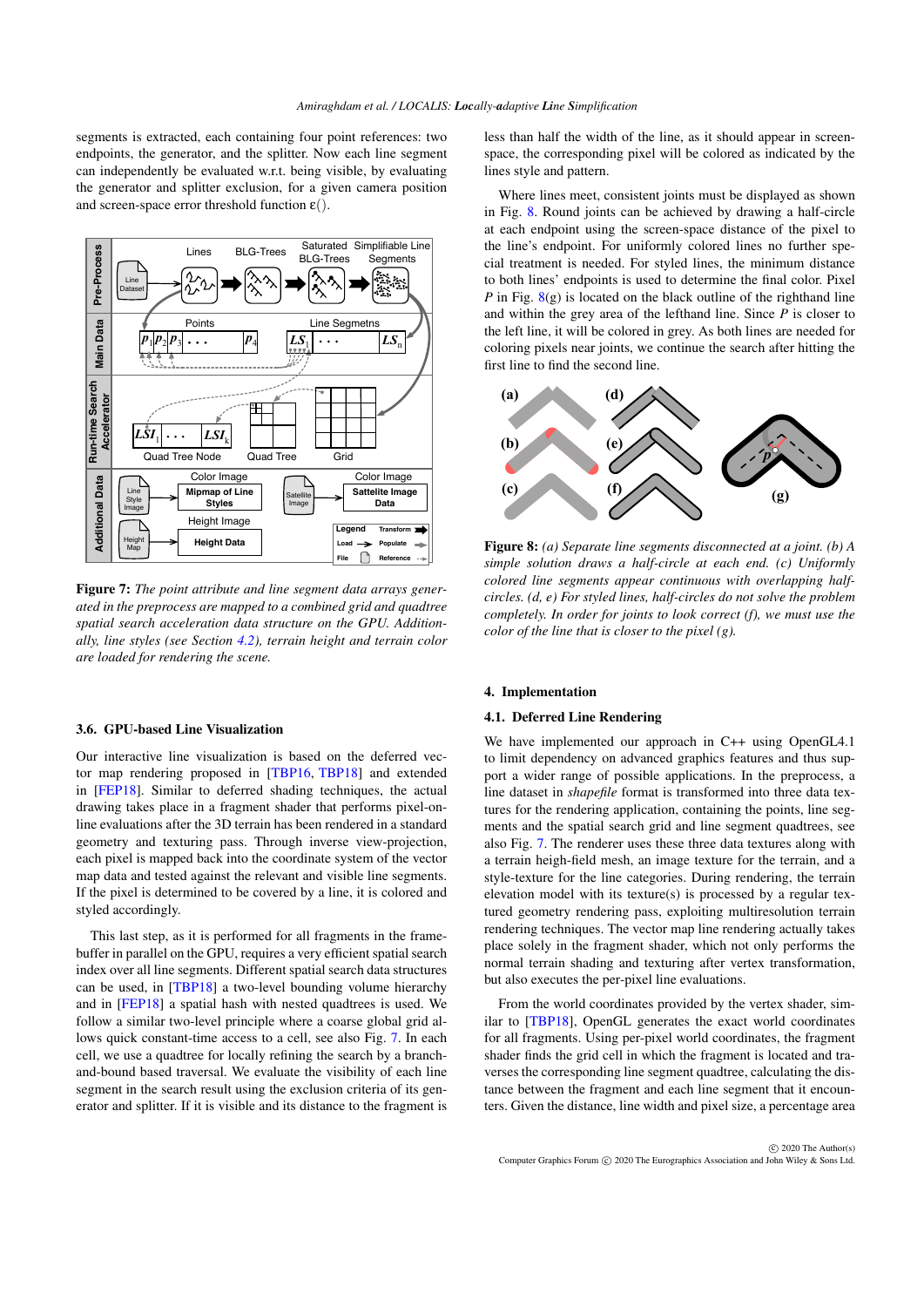coverage is computed, used for antialiased blending as detailed below. For any non-zero overlap, the pixel's color is set to the line type's style texture based on its distance to the line segment. Further overlapping line segments go through the same process if they have the same or higher line type priority, while lower priorities will be dropped. In case of higher priority, the fragment color will be replaced, in case of equal priority the color of the closer line segment is kept. The latter case also includes handling joints as de-scribed in Section [3.6.](#page-5-0) Alg. [1](#page-6-1) describes the process in more details.

The number of texture lookups strongly affects the performance of the fragment shader. Since each access can return a RGBA color value or XYZW homogeneous coordinate 4-tuple, we structured our textures in a way to reduce the number of lookups. The first two values of each tuple in the points texture hold the *x*, *y* world coordinates of the point, the other two are the saturated error *e* ∗ and distance  $d^*$  values. For each line segment, we need the indices of three different points, i.e. two endpoints and the splitter, which are stored in the first three values. Additionally, the first bit of the last value indicates which endpoint is the line's generator, and the remaining bits are used for storing the type of the line. The line segment quadtree texture contains two types of tuples: address and data tuples. An address tuple holds the indices of the four child nodes. Multiple consecutive data tuples store the indices of the line segments inside a node.

# <span id="page-6-0"></span>4.2. Antialiasing

We use two techniques to overcome staircase and minification aliasing artifacts that appear when perspectively projecting and discretizing lines onto a fixed resolution screen. Note that magnification artifacts do not occur in our deferred line rendering method as we are basically doing a pixel-precise rasterization in the fragment shader which never causes a magnification.

Staircase aliasing at the outer edges of lines is prevented by using the per-pixel area coverage of the pixel-line overlap as the alpha value of the selected line color. In order to avoid aliasing inside the lines that have style patterns, we exploit the OpenGL mipmapping functionality. Fig. [9](#page-7-0) shows a line style texture that stores nine types of styles at several different mipmap levels. At the top mipmap level (0), each style type covers a  $512 \times 256$  pixel matrix which results in a  $512 \times 2304$  texture in total. Since the style block is  $256 = 2^8$  wide, a mipmap pyramid of nine levels can be created without mixing the colors of adjacent styles.

Furthermore, given the alpha-blending based antialiasing we can further exploit this for adjusting the line thickness dynamically. Our approach allows to increase or decrease the line thickness adaptively based on distance, as well as other spatial or even temporal functions. In our current implementation, we progressively increase the thickness of important lines and reduce it for others by distance. Therefore, small lines smoothly become invisible at far distances due to becoming subpixel in size while other important ones remain visible. As the camera gets closer, this distance based adjustment is cancelled out and all lines are gradually adjusted to their actual thickness. We need to assign the line segments to the quadtree nodes that they cover at their largest thickness. We multiplied the base thickness of each line type by a factor that we deter-

 $\circ$  2020 The Author(s) Computer Graphics Forum (C) 2020 The Eurographics Association and John Wiley & Sons Ltd.

<span id="page-6-1"></span>

|     | <b>Algorithm 1 Fragment Shader</b>                             |  |  |  |  |  |  |
|-----|----------------------------------------------------------------|--|--|--|--|--|--|
|     | Input fragmentWorldCoordinate(fWCoord), pixelSize,             |  |  |  |  |  |  |
|     | lineStyle, points, lines, quadTrees, terrainColor              |  |  |  |  |  |  |
|     | <b>Output</b> fragmentColor                                    |  |  |  |  |  |  |
|     | 1: function CALCULATEFRAGMENTCOLOR                             |  |  |  |  |  |  |
| 2:  | $currentNode \leftarrow root of quadTree containing fWCord$    |  |  |  |  |  |  |
| 3:  | $coverage\leftarrow 0$                                         |  |  |  |  |  |  |
| 4:  | $currentPriority \leftarrow lowest priority$                   |  |  |  |  |  |  |
| 5:  | $currentDistance \leftarrow \infty$                            |  |  |  |  |  |  |
| 6:  | while <i>currentNode</i> is not empty <b>do</b>                |  |  |  |  |  |  |
| 7:  | <b>for all</b> <i>lines</i> in <i>currentNode</i> do           |  |  |  |  |  |  |
| 8:  | <b>if</b> line is generated and is not split then              |  |  |  |  |  |  |
| 9:  | $coverage \leftarrow CoveredByLine(fWCoord,$                   |  |  |  |  |  |  |
|     | line, pixelSize)                                               |  |  |  |  |  |  |
| 10: | $distance \leftarrow distance(fWCoord, line)$                  |  |  |  |  |  |  |
| 11: | <b>if</b> <i>coverage</i> $> 0$ and                            |  |  |  |  |  |  |
|     | priority of <i>line</i> $> currentPriority$ or                 |  |  |  |  |  |  |
|     | (priority of <i>line = current Priority</i> and                |  |  |  |  |  |  |
|     | $distance < currentDistance$ ) then                            |  |  |  |  |  |  |
| 12: | $fragmentColor \leftarrow readLineStyleColor($                 |  |  |  |  |  |  |
|     | type of line, distance)                                        |  |  |  |  |  |  |
| 13: | alpha of fragmentColor $\leftarrow$ coverage                   |  |  |  |  |  |  |
| 14: | $currentPriority \leftarrow priority$ of line                  |  |  |  |  |  |  |
| 15: | $currentDistance \leftarrow distance$                          |  |  |  |  |  |  |
| 16: | end if                                                         |  |  |  |  |  |  |
| 17: | end if                                                         |  |  |  |  |  |  |
| 18: | end for                                                        |  |  |  |  |  |  |
| 19: | $currentNode \leftarrow child$ node of <i>currentNode</i> that |  |  |  |  |  |  |
|     | contains fWCoord                                               |  |  |  |  |  |  |
| 20: | end while                                                      |  |  |  |  |  |  |
| 21: | $fragmentColor \leftarrow blend(terrainColor, fragmentColor)$  |  |  |  |  |  |  |
| 22: | return fragmentColor                                           |  |  |  |  |  |  |
|     | 23: end function                                               |  |  |  |  |  |  |

mined practically. This effect is applied in Fig. [10,](#page-8-0) resulting in a much less cluttered view of far areas as in the top image.

## 5. Results

We tested our system on two different computers: a 4GHz Intel Core i7-6700K, 16GB RAM, AMD Radeon R9 M395x running MacOS (SYS1) and a 3.5GHz Core i7-3770K, 16GB RAM, GeForce GTX 1080Ti running Windows (SYS2). We used three different data layers for our experiments: (1) a heightmap for creating the terrain mesh, (2) a terrain texture provided by Swisstopo, and (3) a street dataset. We used two street datasets: Open Street Map (DS1) and Swisstopo VECTOR25 (DS2). Tab. [1](#page-7-1) contains more information about these datasets. Due to being hardly distinguishable visually, only screenshots of DS1 are depicted in this section. The resolution of the frame buffer was  $1920 \times 1080$  on both systems in all experiments. In this section, we discuss our results from three view points: rendering, simplification, and performance.

## 5.1. Pixel-Precise Line Rendering

Our software can successfully load a large-scale vector map dataset and project it on a large terrain. It can deliver pixel-precise line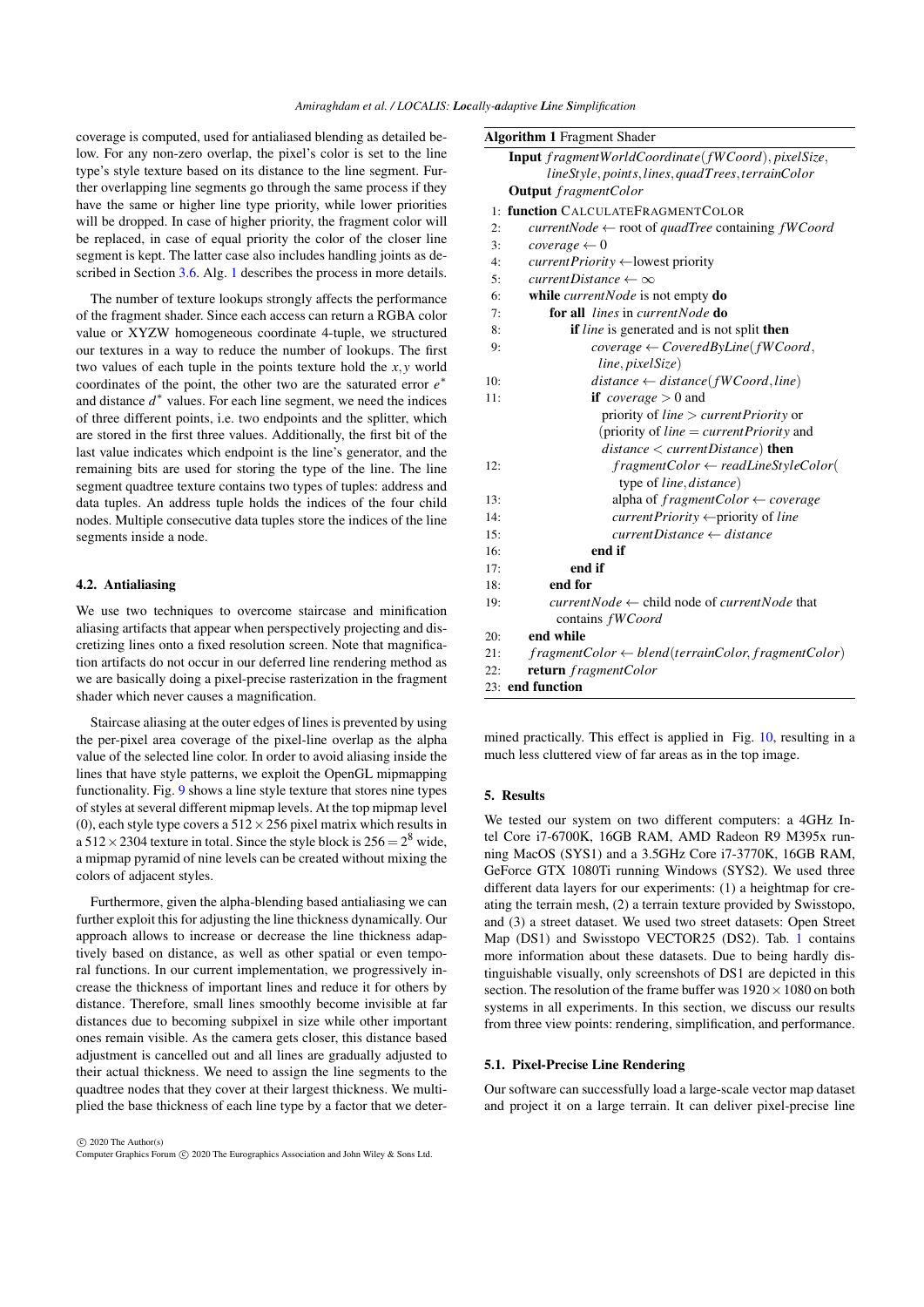<span id="page-7-2"></span>

Figure 9: *Mipmap pyramid of line style texture. The texture contains nine line styles. In the magnified section, the pixels can be distinguished by their white borders. In level eight, each row of the texture containing two pixels represent a line style.*

|                 | #<br>points | Mem. for<br>points | #<br>segs | ap-segs | Mem. for<br>ap-segs | #<br>at-segs | Mem. for<br>at-segs | #<br>dt-at-segs | Mem. for<br>dt-at-segs |
|-----------------|-------------|--------------------|-----------|---------|---------------------|--------------|---------------------|-----------------|------------------------|
| <b>DS1</b>      | 7.7M        | 235.7MB            | 6.9M      | 13M     | 198.6MB             | 47.4M        | $-3GB$              | 83.3M           | 1.8GB                  |
| DS <sub>2</sub> | 12.4M       | 380.8MB            | 11.1M     | 21 M    | 320.2MB             | 75.1M        | $2.1$ GB            | 125.1M          | $2.9$ GB               |

<span id="page-7-1"></span>Table 1: *Information of datasets DS1 (Open Street Map) and DS2 (Swisstopo VECTOR25) including the number of points, segments (segs), all-possible segments (ap-segs), segments assigned to the quadtrees (qt-segs), segments assigned to the quadtrees when dynamic thickness is enabled (dt-qt-segs), and the memory they need.*

rendering without any pixelation artifacts irrespective of the zoom factor and without any recognizable aliasing artifacts. Although we used a simple technique with no LOD management for rendering the 3D terrain, our implementation is independent of the terrain rendering itself and proves that it is capable of blending the lines with the textured terrain seamlessly. Fig. [10](#page-8-0) presents multiple screenshots at various zoom levels, displaying the whole street network of Switzerland at highest LOD. As we zoom in, the lines become less cluttered and their style becomes clearly recognizable as soon as the line width covers several pixels.

## 5.2. Adaptive Line Simplification

Our locally-adaptive line simplification technique, LOCALIS, demonstrates that real-time line simplification can be applied to interactive vector map visualization applications. The approach includes a pre-processing effort, which is performed once offline, and a line data storage cost for managing all line segments that can possibly appear when refining the lines. The impact of this cost is twofold. First, it requires some extra memory to store the line segments which, however, has not been a bottleneck in our current implementation. Second, handling large-scale vector map line data has only recently been made possible, and doubling the number of line segments may thus have a limiting effect on the performance of such techniques. Performance is discussed in the following section.

The real-time adaptive line simplification of LOCALIS is shown in Fig. [11](#page-8-1) by highlighting areas of line-refinement. Using a lens

tool, outlined by the red circle, the polylines are interactively refined inside and simplified outside. A recorded interactive demonstration is supplied in the accompanying supplemental video.

## 5.3. Performance

<span id="page-7-0"></span>We identified four parts of LOCALIS that chiefly affect the performance: the dynamic line thickness, the visibility evaluation and the increase in the number of lines as a result of creating all possible lines. We designed four experiments to demonstrate the influence of each part: (1) AVD: All possible lines, Visibility check, and Dynamic line thickness. (2) AVS: All possible lines, Visibility check, and Static line thickness. (3) ANVS: All possible lines, No Visibility check, and Static line thickness. (4) ONVS: Original line segments, No Visibility check, and Static line thickness. AVD has all features of LOCALIS while ONVS is equivalent to just rendering the lines. This supports a performance comparison of the LOCALIS specific features to a base-line configuration.

We ran our performance tests on datasets DS1 and DS2. A detailed information about these datasets is given in Tab. [1.](#page-7-1) We used the datasets without preprocessing since they did not have connections at middle points of the lines. In the left column of Fig. [12,](#page-9-1) four snapshots at different zoom levels are depicted. In the right column, the corresponding heatmaps show the number of distanceto-line tests per fragment. In Fig. [13,](#page-9-2) the amount of time needed to render the terrain and the street lines are shown in milliseconds as bar charts. For each zoom level, four experiments are done with two datasets on two machines creating 16 bars.

In our case, run-time performance depends on three factors: (1) number of lines inspected per fragment and in total each frame, (2) memory locality of the data on the GPU, and (3) LOD threshold. The performance is higher when the majority of the fragments are covered by less populated nodes of the quadtrees, a limited part of the memory is accessed (e.g., in close-up views), and lower LODs are used. The first factor is the most influential. In Fig. [13,](#page-9-2) we can see the effect of the second factor at Zoom 8, where most of the fragments are covered by dense nodes but the performance is higher than in Zoom 2. The effect of the third factor is not as significant as the other two since all relevant line segments are queried regardless of the LOD threshold and only the number of immediately discarded line segments increases in lower LODs (see Section [3\)](#page-2-2).

Based on the results of ONVS, our base vector line renderer performs at the level of a state-of-the-art technique [\[TBP16,](#page-10-0) [TBP18\]](#page-10-1) and scales as expected when comparing to ANVS, which deals with twice the number of line segments. The effect of the visibility check is negligible according to AVS. The results of AVD show that the effect of dynamic line thickness on performance is significant. This is due to the widened line segments overlapping extensively at curves, resulting in dense quadtree nodes. This negative impact is subtle in Zoom 6 where no highways or major roads are visible.

To overcome aliasing artifacts we employed two techniques as outlined in Section [4.](#page-5-3) Fig. [14](#page-9-3) shows a view with different types of roads. The magnified insets demonstrate that both techniques successfully smooth the outer edge as well as the inner part of the styled lines and prevent any aliasing artifacts. The smoothed staircase on the outer edge is achieved by precise calculation of the pix-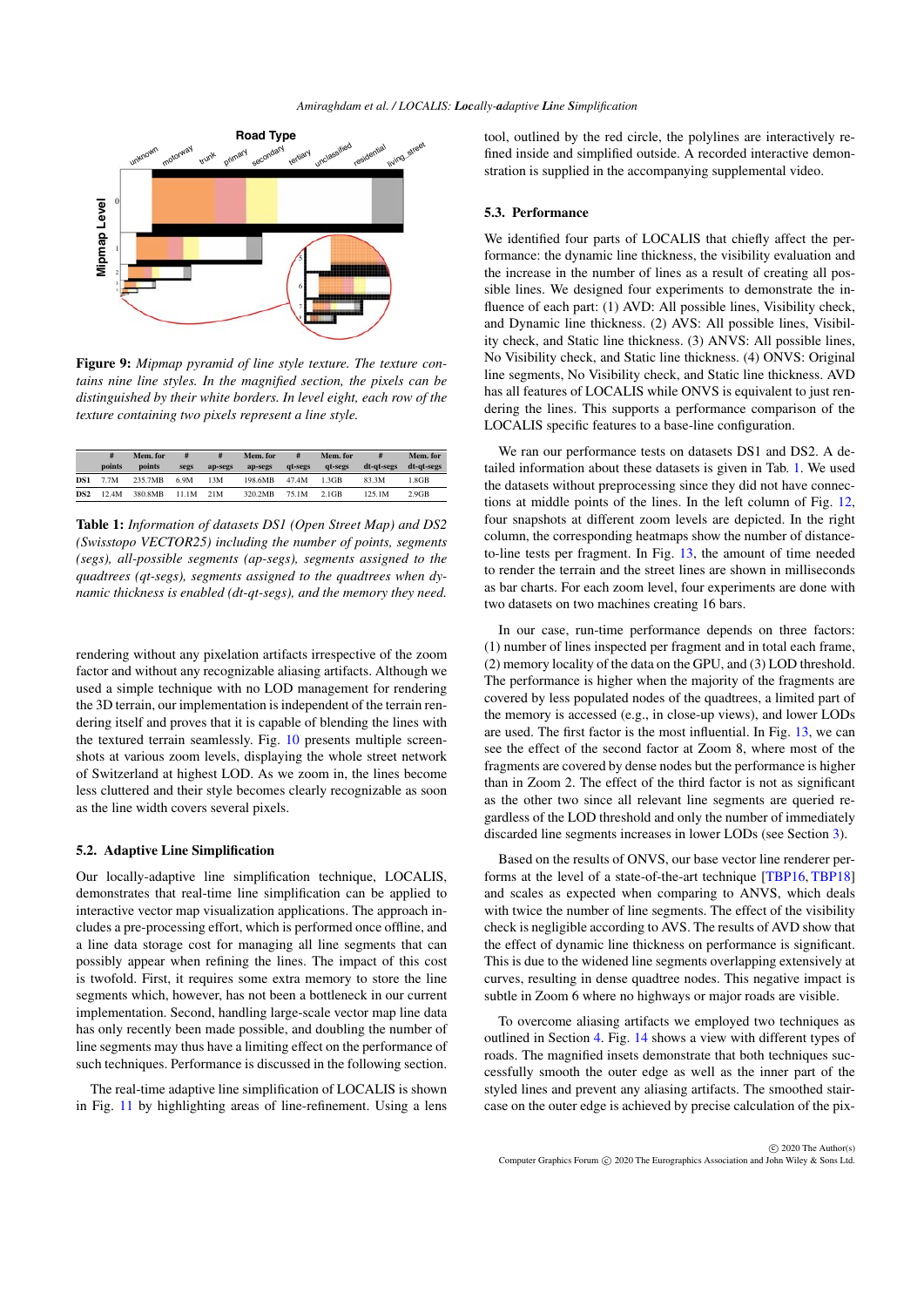*Amiraghdam et al. / LOCALIS: Locally-adaptive Line Simplification*



Figure 10: *Screenshots of our system visualizing the whole street network of Switzerland over a terrain mesh at full detail. The LOD is set to the highest for demonstration purpose.*



Figure 11: Left*: Full detail lines without any simplification are drawn.* Top row*: Sequential snapshots of a line-refinement lens moving interactively over the terrain, with all lines outside the lens being heavily simplified.* Bottom row*: Close-up of the lens in each snapshot, magnifying the refined and simplified lines in- and outside of the lens respectively.*

els' area-coverage, and the smooth interior is obtained by querying the line style texture at an appropriate mipmap level. The antialiasing is consistent in lines with different angles and types.

# 6. Conclusions

In this paper we have presented LOCALIS, our new *locallyadaptive line simplification* technique for simple polylines based on the DP algorithm. Our technique creates every possible line segment that can emerge during line refinement using BLG-trees and makes them individually processable by attributing them. LO-CALIS exploits the direct access to line data on the GPU as used by deferred vector map rendering and decides whether a line segment

 $\circled{c}$  2020 The Author(s) Computer Graphics Forum (C) 2020 The Eurographics Association and John Wiley & Sons Ltd. <span id="page-8-1"></span><span id="page-8-0"></span>should be displayed based on a given LOD threshold in the last step of the rendering pipeline. Our implementation shows that LO-CALIS can always produce and display a pixel-precise and valid simplified representation of the lines regardless of the distribution of the required LOD over the screen. It can simplify any part of a line while keeping the details of the other part.

We integrated LOCALIS with a state-of-the-art deferred vector map rendering algorithm using data structures that serve both algorithms. We have tested our prototype on the whole street network of Switzerland rendered on top of a 3D terrain mesh. In this prototype, the user can manipulate the LOD by moving the camera closer to or farther from the terrain in an arbitrary perspective or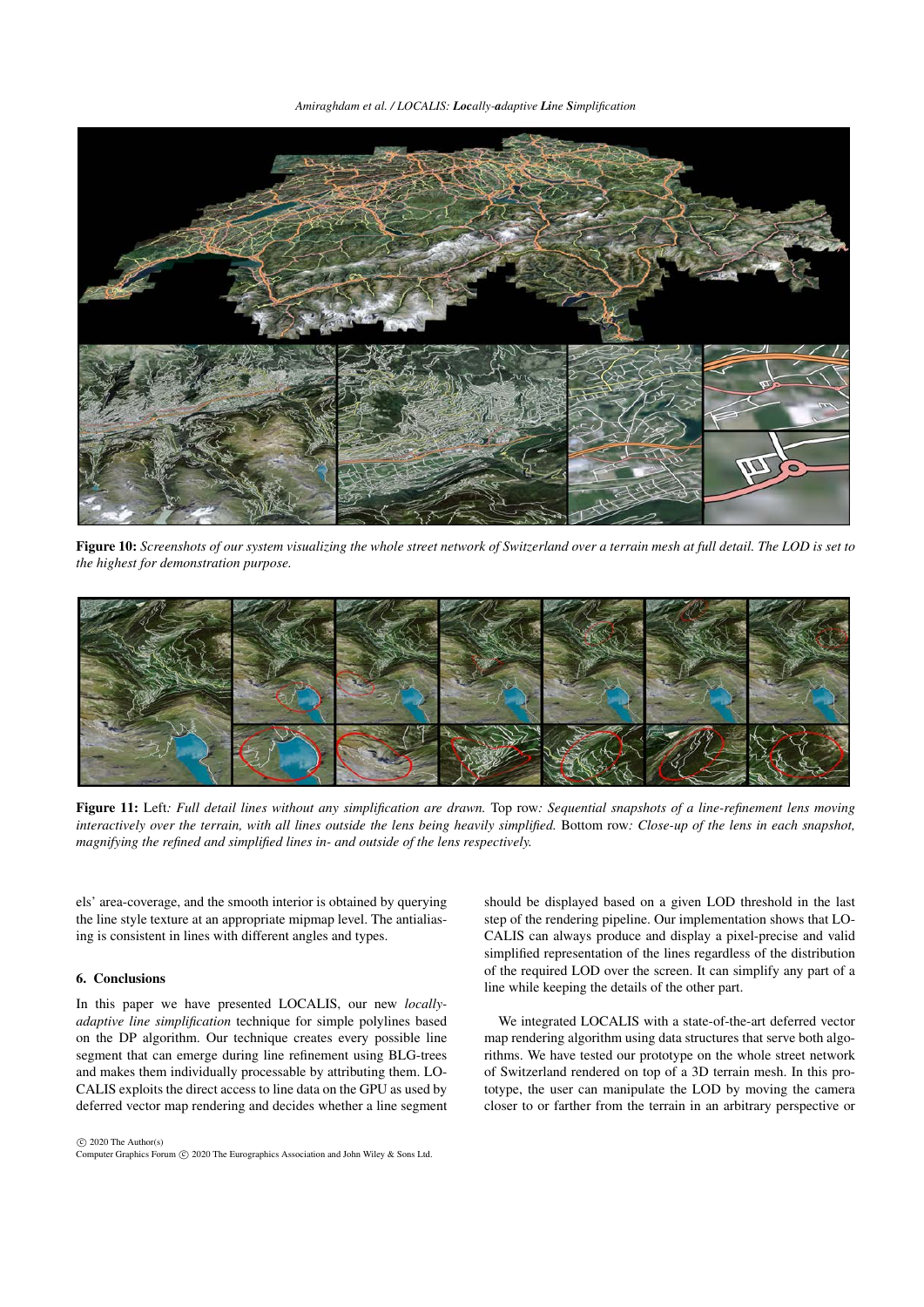

Figure 12: Snapshots at different zoom levels: Left shows the rendered lines at the highest LOD, the right shows the heatmaps indi*cating the number of distance-to-line tests per pixel.*

by activating a moving virtual line-refinement lens over the terrain. Our implementation shows that line simplification can be done interactively at the cost of an increased number of line segments to be maintained in our data structure.

In our line simplification approach, we took the characteristics of the target 3D visualization system into account. Knowing that the lines will be displayed in an interactive 3D environment, implies that the lines must be processed in real-time such that the camera can move freely. Our Technique enables applications to dy-1 namically manage the LOD of polylines interactively based on the situation and user demands without needing other proxy data structures such as auxiliary geometry, image textures, or pre-calculated datasets with discrete LODs.

Regarding the scalability, the bottleneck is the amount of available memory. For larger datasets, it would not be possible to load the whole data structures, and further measures are required for loading the parts that are needed based on the viewing angle and LOD. Additionally, the hierarchical data structures can potentially limit the run-time search for lines that cover a pixel, if the depth in which a line is stored is chosen based on the LODs that contain that line. These two points and designing locally-adaptive LOD management algorithms for other types of vector data such as closed polygons and meshes can be done in future work.

## Acknowledgements

The authors want to thank the Swiss Federal Office of Topography Swisstopo for providing the Swiss VECTOR25 and SwissTLM data sets as well as the OpenStreetMap Foundation for ac-



<span id="page-9-1"></span>Figure 13: *Results of four Experiments with LOCALIS (AVD, AVS, ANVS, and ONVS) rendering two datasets (DS1 and DS2) on two machines (SYS1 and SYS2) at four zoom levels in milliseconds.*

<span id="page-9-2"></span>

<span id="page-9-3"></span>Figure 14: *Two regions of the output image (left) are magnified (right). The smooth borders are visible around, and the smoothed out interior within the styled lines.*

cess to their data. This project was partially supported by a Swiss National Science Foundation (SNSF) research grant (project no. 200021\_169628).

#### References

<span id="page-9-0"></span>[Bea91] BEARD K.: Constraints on rule formation. *Map Generalization: Making Rules for Knowledge Representation* (1991), 121–135. [3](#page-2-3)